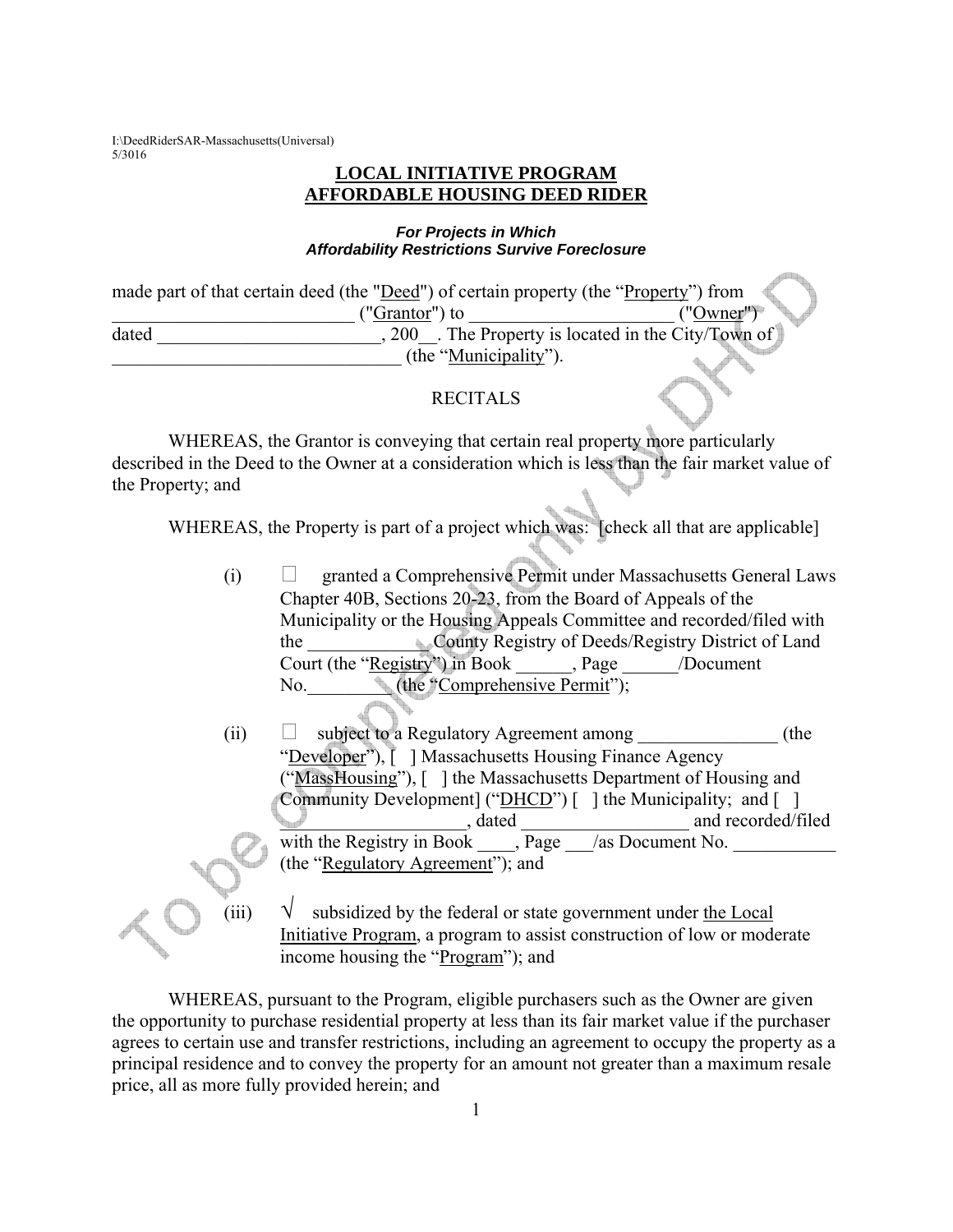WHEREAS, DHCD (singly, or if more than one entity is listed, collectively, the "Monitoring Agent") is obligated by the Program or has been retained to monitor compliance with and to enforce the terms of this Deed Rider, and eligible purchasers such as the Owner may be required to pay to the Monitoring Agent, or its successor, a small percentage of the resale price upon the Owner's conveyance of the Property, as set out in the Regulatory Agreement and as more fully provided herein; and

 WHEREAS, the rights and restrictions granted herein to the Monitoring Agent and the Municipality serve the public's interest in the creation and retention of affordable housing for persons and households of low and moderate income and in the restricting of the resale price of property in order to assure its affordability by future low and moderate income purchasers.

 NOW, THEREFORE, as further consideration for the conveyance of the Property at less than fair market value, the Grantor and the Owner, including his/her/their heirs, successors and assigns, hereby agree that the Property shall be subject to the following rights and restrictions which are imposed for the benefit of, and shall be enforceable by, the Municipality and the Monitoring Agent, and, if DHCD is a party to the Regulatory Agreement and is not the Monitoring Agent, by DHCD.

 1. Definitions. In this Deed Rider, in addition to the terms defined above, the following words and phrases shall have the following meanings:

Affordable Housing Fund means a fund established by the Municipality for the purpose of reducing the cost of housing for Eligible Purchasers or for the purpose of encouraging, creating, or subsidizing the construction or rehabilitation of housing for Eligible Purchasers or, if no such fund exists, a fund established by the Municipality pursuant to Massachusetts General Laws Chapter 44 Section 53A, et seq.

Applicable Foreclosure Price shall have the meaning set forth in Section 7(b) hereof.

Appropriate Size Household means a household containing a number of members equal to the number of bedrooms in the Property plus one.

Approved Capital Improvements means the documented commercially reasonable cost of extraordinary capital improvements made to the Property by the Owner; provided that the Monitoring Agent shall have given written authorization for incurring such cost prior to the cost being incurred and that the original cost of such improvements shall be discounted over the course of their useful life.

Area means the Primary Metropolitan Statistical Area or non-metropolitan area that includes the Municipality, as determined by HUD, which in this case is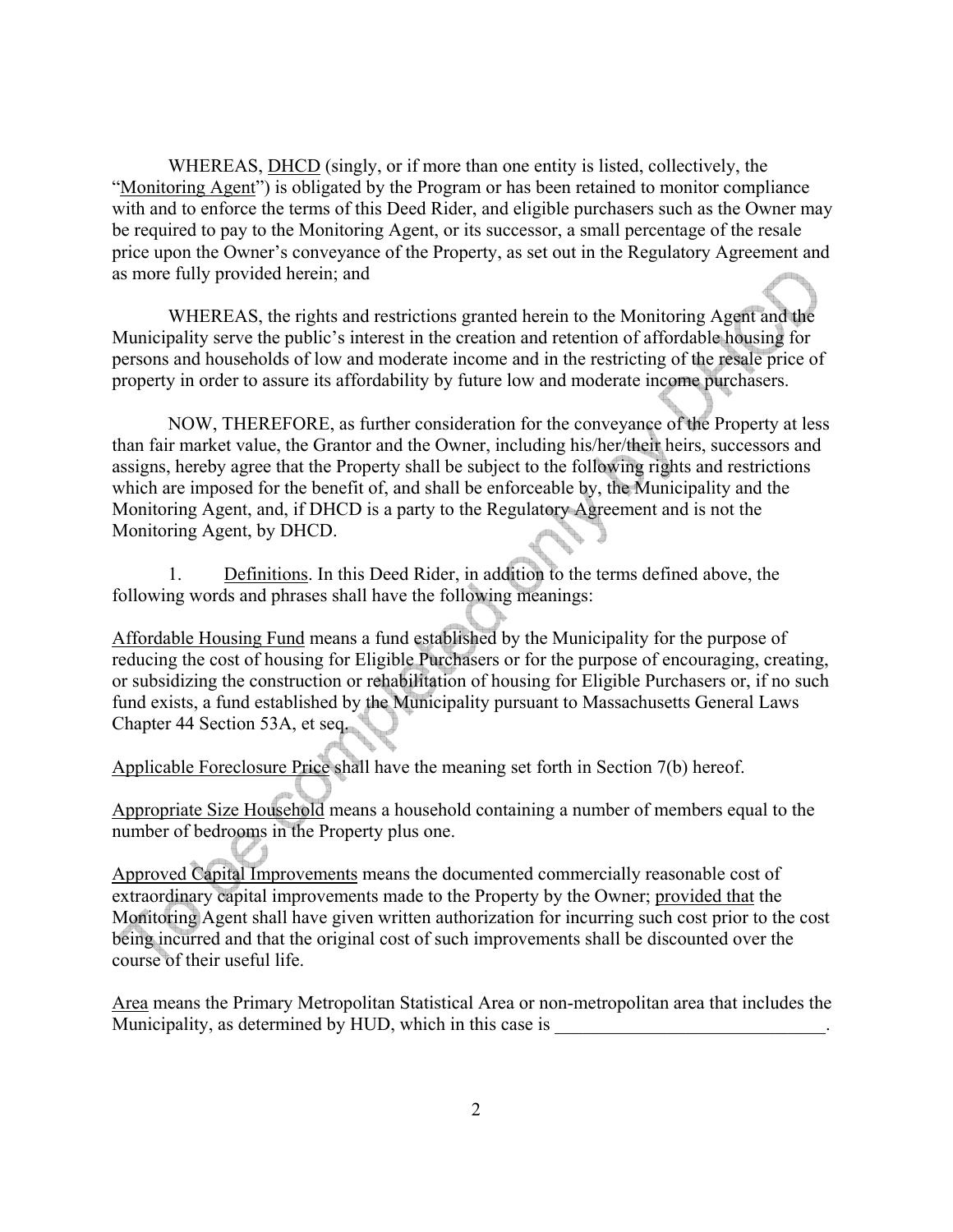Area Median Income means the most recently published median income for the Area adjusted for household size as determined by HUD. If HUD discontinues publication of Area Median Income, the income statistics used by MassHousing for its low and moderate income housing programs shall apply.

Base Income Number means the Area Median Income for a four (4)-person household.

Chief Executive Officer shall mean the Mayor in a city or the Board of Selectmen in a town unless some other municipal office is designated to be the chief executive officer under the provisions of a local charter.

Closing shall have the meaning set forth in Section 5(b) hereof.

Compliance Certificate shall have the meaning set forth in Section 6(a) hereof.

Conveyance Notice shall have the meaning set forth in Section 4(a) hereof.

Eligible Purchaser means an individual or household earning no more than eighty percent (80%) of Area Median Income (or, if checked []  $\qquad \qquad \text{percent}$  ( $\qquad \text{%}$ ) of Area Median Income, as required by the Program) and owning assets not in excess of the limit set forth in the Program Guidelines. To be considered an Eligible Purchaser, the individual or household must intend to occupy and thereafter must occupy the Property as his, her or their principal residence and must provide to the Monitoring Agent such certifications as to income, assets and residency as the Monitoring Agent may require to determine eligibility as an Eligible Purchaser. An Eligible Purchaser shall be a First-Time Homebuyer if required by the Program and as specified in the Regulatory Agreement.

First-Time Homebuyer means an individual or household, of which no household member has had an ownership interest in a principal residence at any time during the three (3)-year period prior to the date of qualification as an Eligible Purchaser, except that (i) any individual who is a displaced homemaker (as may be defined by DHCD) (ii) and any individual age 55 or over (applying for age 55 or over housing) shall not be excluded from consideration as a First-Time Homebuyer under this definition on the basis that the individual, owned a home or had an ownership interest in a principal residence at any time during the three (3)-year period.

Foreclosure Notice shall have the meaning set forth in Section 7(a) hereof.

HUD means the United States Department of Housing and Urban Development.

Ineligible Purchaser means an individual or household not meeting the requirements to be eligible as an Eligible Purchaser.

Maximum Resale Price means the sum of (i) the Base Income Number (at the time of resale) multiplied by the Resale Price Multiplier, plus (ii) the Resale Fee and any necessary marketing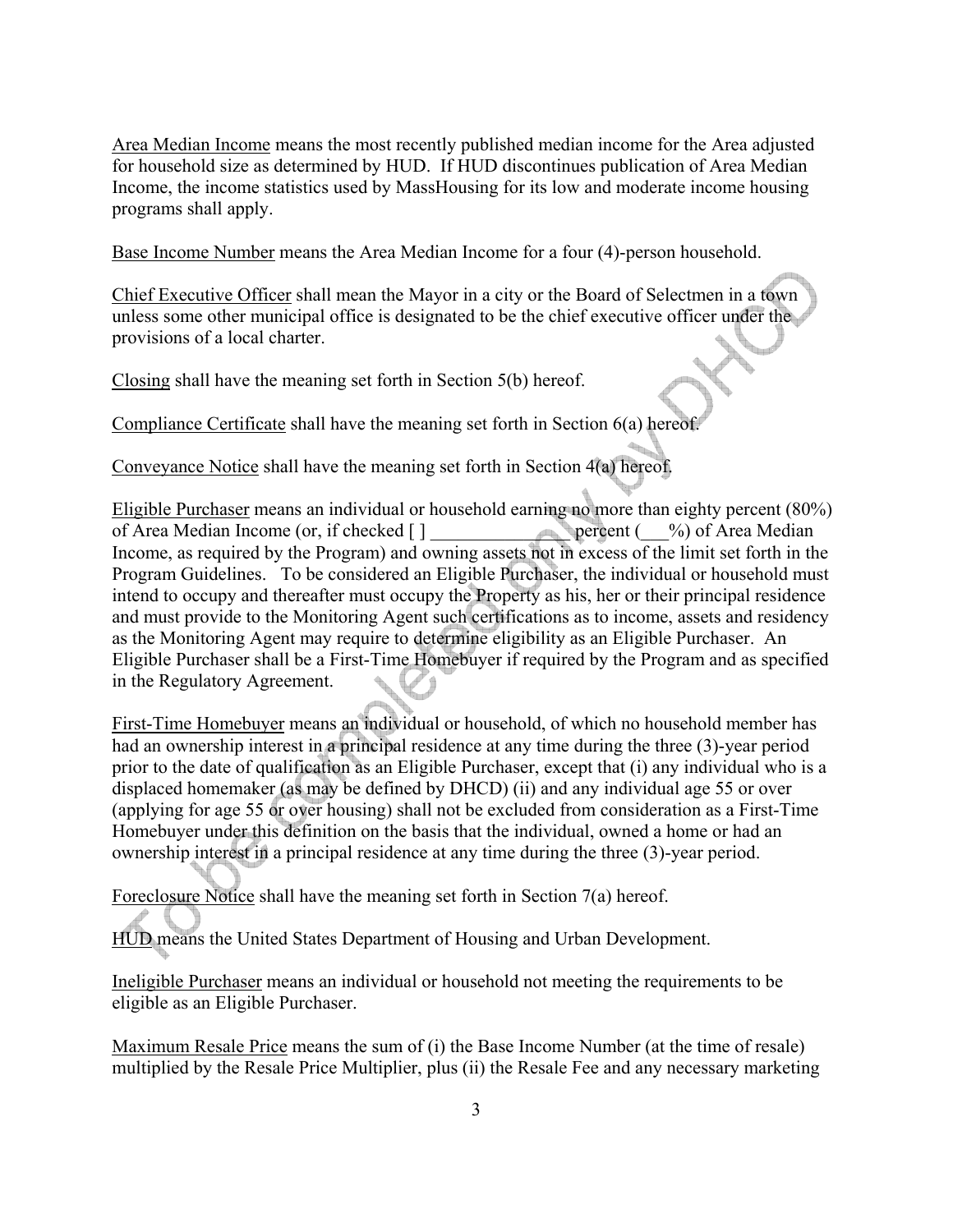expenses (including broker's fees) as may have been approved by the Monitoring Agent, plus (iii) Approved Capital Improvements, if any (the original cost of which shall have been discounted over time, as calculated by the Monitoring Agent); provided that in no event shall the Maximum Resale Price be greater than the purchase price for which a credit-worthy Eligible Purchaser earning seventy percent (70%) of the Area Median Income (or, if checked []

percent ( $\frac{\%}{\%}$ ) of Area Median Income, as required by the Program) for an Appropriate Size Household could obtain mortgage financing (as such purchase price is determined by the Monitoring Agent using the same methodology then used by DHCD for its Local Initiative Program or similar comprehensive permit program); and further provided that the Maximum Resale Price shall not be less than the purchase price paid for the Property by the Owner unless the Owner agrees to accept a lesser price.

Monitoring Services Agreement means any Monitoring Services Agreement for monitoring and enforcement of this Deed Rider among some or all of the Developer, the Monitoring Agent, the Municipality, MassHousing and DHCD.

Mortgage Satisfaction Amount shall have the meaning set forth in Section 7(b) hereof.

Mortgagee shall have the meaning set forth in Section 7(a) hereof.

Program Guidelines means the regulations and/or guidelines issued for the applicable Program and controlling its operations, as amended from time to time.

Resale Fee means a fee of 2% of the Base Income Number (at the time of resale) multiplied by the Resale Price Multiplier, to be paid to the Monitoring Agent as compensation for monitoring and enforcing compliance with the terms of this Deed Rider, including the supervision of the resale process.

Resale Price Certificate means the certificate issued as may be specified in the Regulatory Agreement and recorded with the first deed of the Property from the Developer, or the subsequent certificate (if any) issued as may be specified in the Regulatory Agreement, which sets forth the Resale Price Multiplier to be applied on the Owner's sale of the Property, as provided herein, for so long as the restrictions set forth herein continue. In the absence of contrary specification in the Regulatory Agreement the Monitoring Agent shall issue the certificate.

Resale Price Multiplier means the number calculated by dividing the Property's initial sale price by the Base Income Number at the time of the initial sale from the Developer to the first Eligible Purchaser. The Resale Price Multiplier will be multiplied by the Base Income Number at the time of the Owner's resale of the Property to determine the Maximum Resale Price on such conveyance subject to adjustment for the Resale Fee, marketing expenses and Approved Capital Improvements. In the event that the purchase price paid for the Property by the Owner includes such an adjustment a new Resale Price Multiplier will be recalculated by the Monitoring Agent by dividing the purchase price so paid by the Base Income Number at the time of such purchase,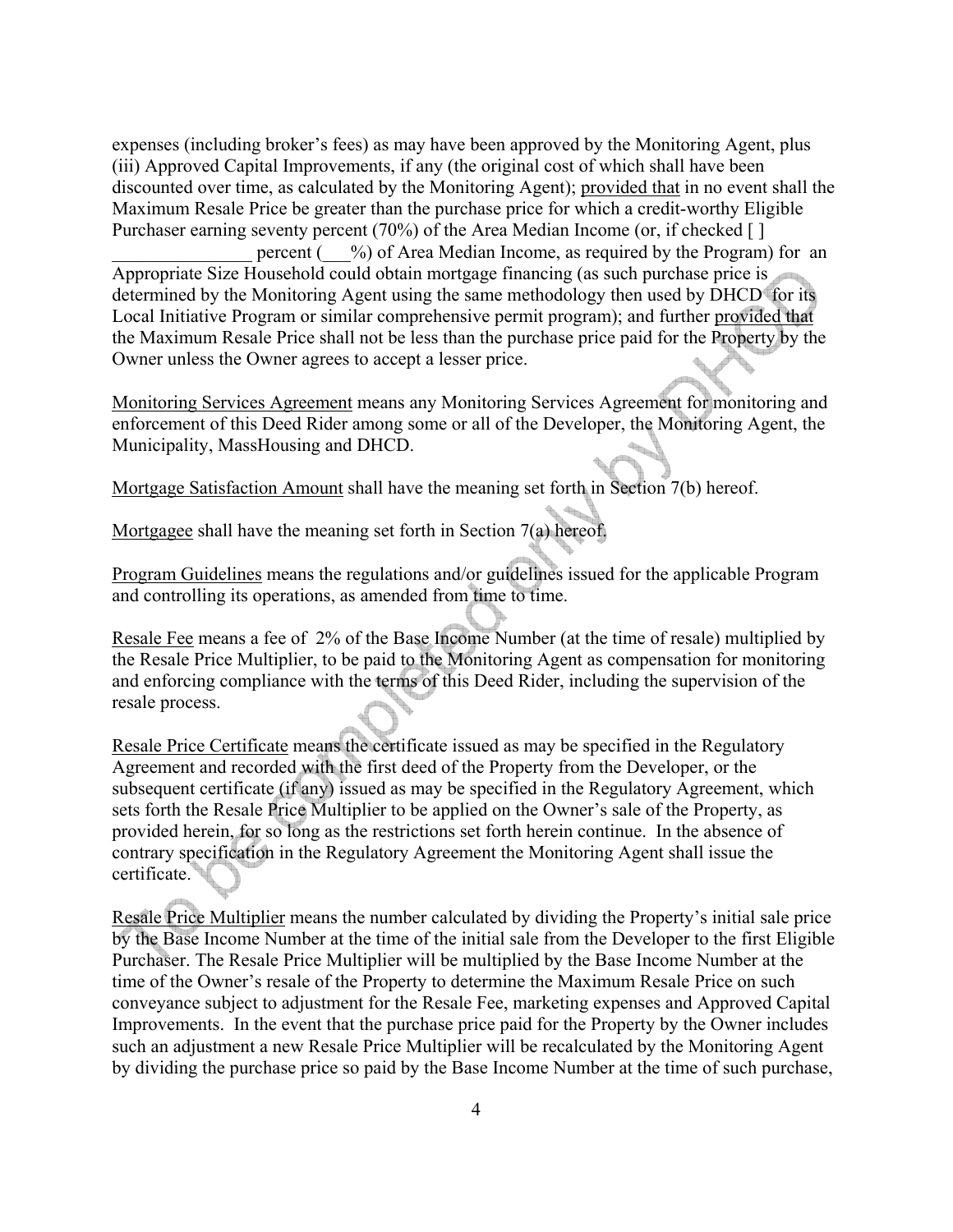and a new Resale Price Certificate will be issued and recorded reflecting the new Resale Price Multiplier. A Resale Price Multiplier of  $\qquad \qquad$  is hereby assigned to the Property.

Term means in perpetuity, unless earlier terminated by (i) the termination of the term of affordability set forth in the Regulatory Agreement or Comprehensive Permit, whichever is longer; or (ii) the recording of a Compliance Certificate and a new Deed Rider executed by the purchaser in form and substance substantially identical to this Deed Rider establishing a new term.

2. Owner-Occupancy/Principal Residence. The Property shall be occupied and used by the Owner's household exclusively as his, her or their principal residence. Any use of the Property or activity thereon which is inconsistent with such exclusive residential use is expressly prohibited.

 3. Restrictions Against Leasing, Refinancing and Junior Encumbrances. The Property shall not be leased, rented, refinanced, encumbered (voluntarily or otherwise) or mortgaged without the prior written consent of the Monitoring Agent; provided that this provision shall not apply to a first mortgage granted on the date hereof in connection with this conveyance from Grantor to Owner securing indebtedness not greater than one hundred percent (100%) of the purchase price. Any rents, profits, or proceeds from any transaction described in the preceding sentence which transaction has not received the requisite written consent of the Monitoring Agent shall be paid upon demand by Owner to the Municipality for deposit to its Affordable Housing Fund. The Monitoring Agent or Municipality may institute proceedings to recover such rents, profits or proceeds, and costs of collection, including attorneys' fees. Upon recovery, after payment of costs, the balance shall be paid to the Municipality for deposit to its Affordable Housing Fund. In the event that the Monitoring Agent consents for good cause to any such lease, refinancing, encumbrance or mortgage, it shall be a condition to such consent that all rents, profits or proceeds from such transaction, which exceed the actual carrying costs of the Property as determined by the Monitoring Agent, shall be paid to the Municipality for deposit to its Affordable Housing Fund.

4. Options to Purchase. (a) When the Owner or any successor in title to the Owner shall desire to sell, dispose of or otherwise convey the Property, or any portion thereof, the Owner shall notify the Monitoring Agent and the Municipality in writing of the Owner's intention to so convey the Property (the "Conveyance Notice"). Upon receipt of the Conveyance Notice, the Monitoring Agent shall (i) calculate the Maximum Resale Price which the Owner may receive on the sale of the Property based upon the Base Income Number in effect as of the date of the Conveyance Notice and the Resale Price Multiplier set forth in the most recently recorded Resale Price Certificate together with permissible adjustments for the Resale Fee, marketing expenses and Approved Capital Improvements (as discounted), and (ii) promptly begin marketing efforts. The Owner shall fully cooperate with the Monitoring Agent's efforts to locate an Eligible Purchaser and, if so requested by the Monitoring Agent, shall hire a broker selected by the Monitoring Agent to assist in locating an Eligible Purchaser ready, willing and able to purchase the Property at the Maximum Resale Price after entering a purchase and sale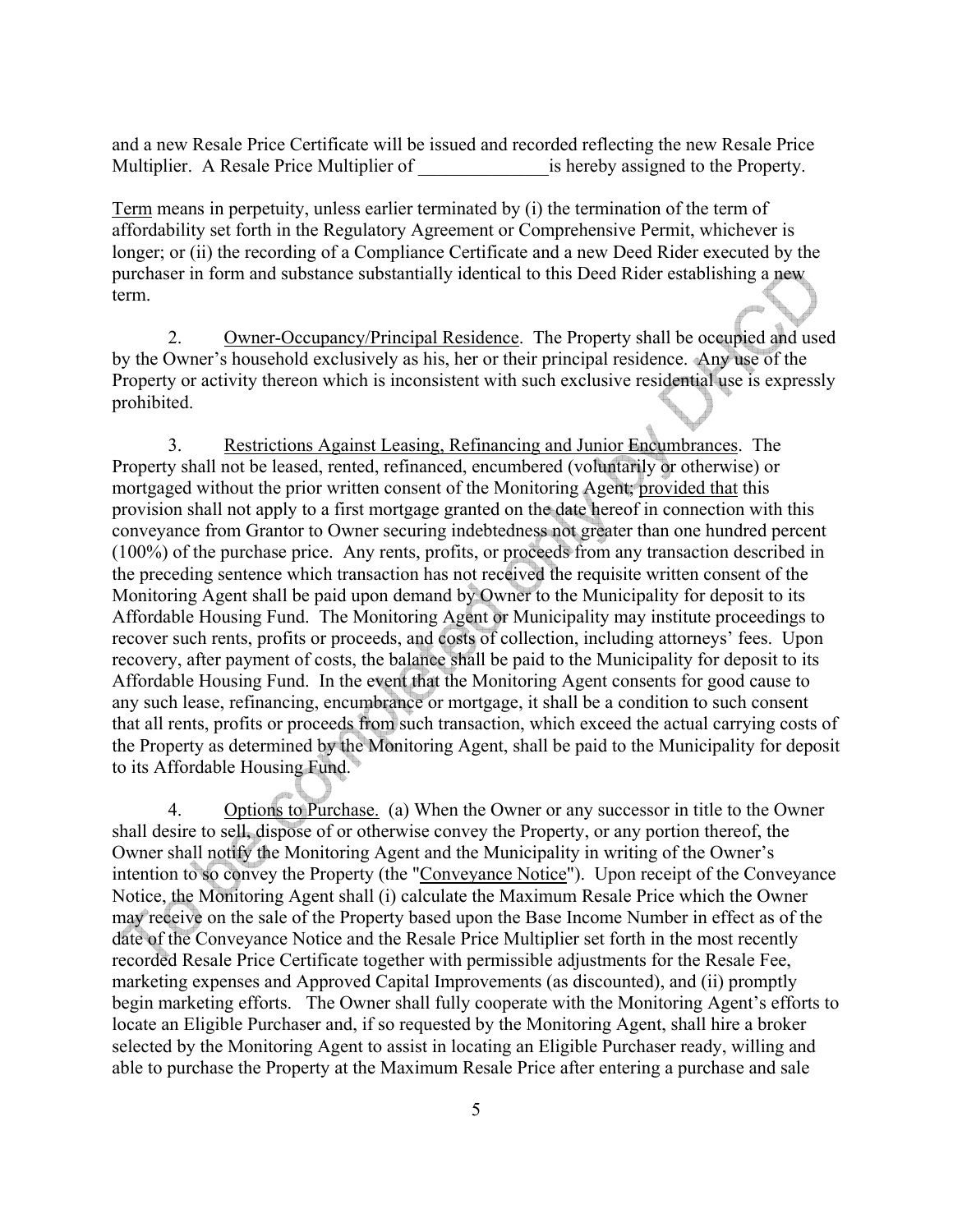agreement. Pursuant to such agreement, sale to the Eligible Purchaser at the Maximum Resale Price shall occur within ninety (90) days after the Monitoring Agent receives the Conveyance Notice or such further time as reasonably requested to arrange for details of closing. If the Owner fails to cooperate in such resale efforts, including a failure to agree to reasonable terms in the purchase and sale agreement, the Monitoring Agent may extend the 90-day period for a period commensurate with the time the lack of cooperation continues, as determined by the Monitoring Agent in its reasonable discretion. In such event, the Monitoring Agent shall give Owner written notice of the lack of cooperation and the length of the extension added to the 90 day period.

 (b) The Monitoring Agent shall ensure that diligent marketing efforts are made to locate an Eligible Purchaser ready, willing and able to purchase the Property at the Maximum Resale Price within the time period provided in subsection (a) above and to enter the requisite purchase and sale agreement. If more than one Eligible Purchaser is located, the Monitoring Agent shall conduct a lottery or other like procedure to determine which Eligible Purchaser shall be entitled to enter a purchase and sale agreement with Owner and to purchase the Property. Preference shall be given to Appropriate Size Households. The procedure for marketing and selecting an Eligible Purchaser shall be approved as provided in the Regulatory Agreement and any applicable Program Guidelines. If an Eligible Purchaser is located within ninety (90) days after receipt of the Conveyance Notice, but such Eligible Purchaser proves unable to secure mortgage financing so as to be able to complete the purchase of the Property pursuant to the purchase and sale agreement, following written notice to Owner within the 90-day period the Monitoring Agent shall have an additional sixty (60) days to locate another Eligible Purchaser who will enter a purchase and sale agreement and purchase the Property by the end of such sixty (60)-day period or such further time as reasonably requested to carry out the purchase and sale agreement.

 (c) In lieu of sale to an Eligible Purchaser, the Monitoring Agent or the Municipality or designee shall also have the right to purchase the Property at the Maximum Resale Price, in which event the purchase and sale agreement shall be entered, and the purchase shall occur within ninety (90) days after receipt of the Conveyance Notice or, within the additional sixty (60)-day period specified in subsection (b) above, or such further time as reasonably requested to carry out the purchase and sale agreement. Any lack of cooperation by Owner in measures reasonably necessary to effect the sale shall extend the 90-day period by the length of the delay caused by such lack of cooperation. The Monitoring Agent shall promptly give Owner written notice of the lack of cooperation and the length of the extension added to the 90-day period. In the event of such a sale to the Monitoring Agent or Municipality or designee, the Property shall remain subject to this Deed Rider and shall thereafter be sold or rented to an Eligible Purchaser as may be more particularly set forth in the Regulatory Agreement.

 (d) If an Eligible Purchaser fails to purchase the Property within the 90-day period (or such further time determined as provided herein) after receipt of the Conveyance Notice, and the Monitoring Agent or Municipality or designee does not purchase the Property during said period, then the Owner may convey the Property to an Ineligible Purchaser no earlier than thirty (30) days after the end of said period at the Maximum Resale Price, but subject to all rights and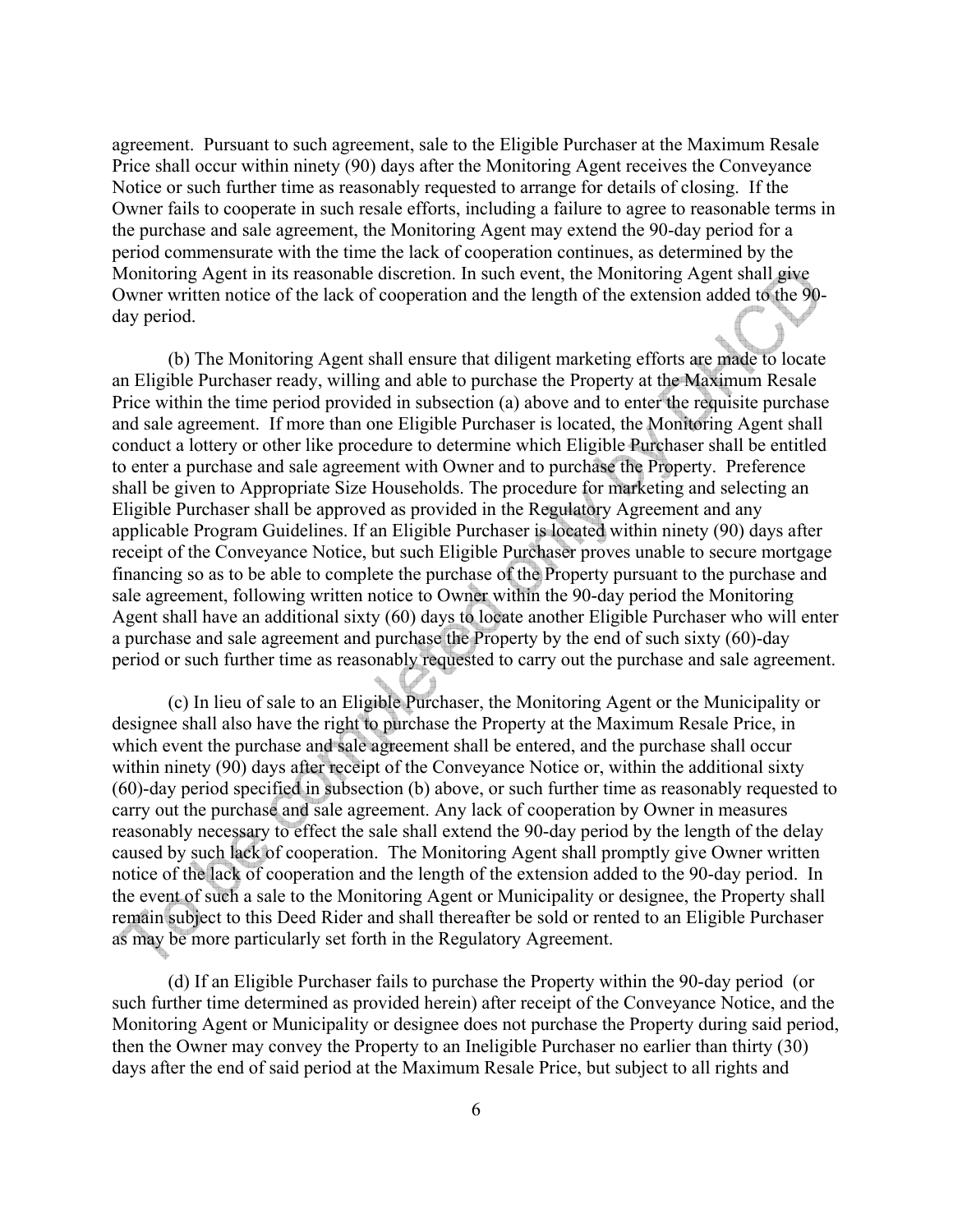restrictions contained herein; provided that the Property shall be conveyed subject to a Deed Rider identical in form and substance to this Deed Rider which the Owner agrees to execute, to secure execution by the Ineligible Purchaser and to record with the Deed; and further provided that, if more than one Ineligible Purchaser is ready, willing and able to purchase the Property the Owner will give preference and enter a purchase and sale agreement with any individuals or households identified by the Monitoring Agent as an Appropriate Size Household earning more than eighty percent (80%) but less than one hundred twenty percent (120%) of the Area Median Income.

 (e) The priority for exercising the options to purchase contained in this Section 4 shall be as follows: (i) an Eligible Purchaser located and selected by the Monitoring Agent, as provided in subsection (b) above, (ii) the Municipality or its designee, as provided in subsection (c) above, and (iii) an Ineligible Purchaser, as provided in subsection (d) above.

 (f) Nothing in this Deed Rider or the Regulatory Agreement constitutes a promise, commitment or guarantee by DHCD, MassHousing, the Municipality or the Monitoring Agent that upon resale the Owner shall actually receive the Maximum Resale Price for the Property or any other price for the Property.

 (g) The holder of a mortgage on the Property is not obligated to forbear from exercising the rights and remedies under its mortgage, at law or in equity, after delivery of the Conveyance. Notice.

 5. Delivery of Deed. (a) In connection with any conveyance pursuant to an option to purchase as set forth in Section 4 above, the Property shall be conveyed by the Owner to the selected purchaser by a good and sufficient quitclaim deed conveying a good and clear record and marketable title to the Property free from all encumbrances except (i) such taxes for the then current year as are not due and payable on the date of delivery of the deed, (ii) any lien for municipal betterments assessed after the date of the Conveyance Notice, (iii) provisions of local building and zoning laws, (iv) all easements, restrictions, covenants and agreements of record specified in the deed from the Owner to the selected purchaser, (v) such additional easements, restrictions, covenants and agreements of record as the selected purchaser consents to, such consent not to be unreasonably withheld or delayed, (vi) the Regulatory Agreement, and (vii), except as otherwise provided in the Compliance Certificate, a Deed Rider identical in form and substance to this Deed Rider which the Owner hereby agrees to execute, to secure execution by the selected purchaser, and to record with the deed. **Said deed shall clearly state that it is made subject to the Deed Rider which is made part of the deed.** Failure to comply with the preceding sentence shall not affect the validity of the conveyance from the Owner to the selected purchaser or the enforceability of the restrictions herein.

 (b) Said deed, including the approved Deed Rider, shall be delivered and the purchase price paid (the "Closing") at the Registry, or at the option of the selected purchaser, exercised by written notice to the Owner at least five (5) days prior to the delivery of the deed, at such other place as the selected purchaser may designate in said notice. The Closing shall occur at such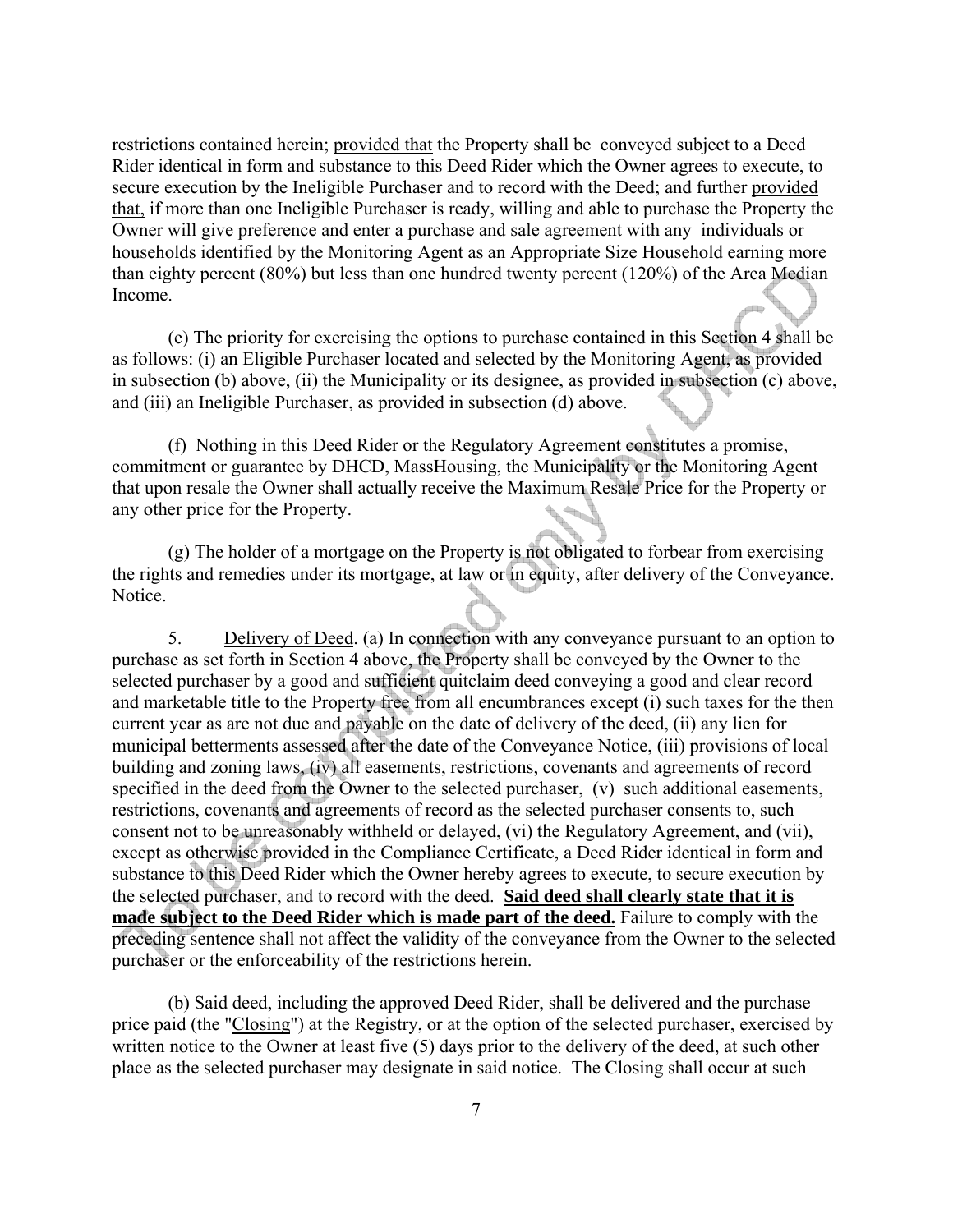time and on such date as shall be specified in a written notice from the selected purchaser to the Owner, which date shall be at least five (5) days after the date on which such notice is given, and no later than the end of the time period specified in Section 4(a) above.

 (c) To enable Owner to make conveyance as herein provided, Owner may, if Owner so desires at the time of delivery of the deed, use the purchase money or any portion thereof to clear the title of any or all encumbrances or interests, all instruments with respect thereto to be recorded simultaneously with the delivery of said deed. Nothing contained herein as to the Owner's obligation to remove defects in title or to make conveyance or to deliver possession of the Property in accordance with the terms hereof, as to use of proceeds to clear title or as to the election of the selected purchaser to take title, nor anything else in this Deed Rider shall be deemed to waive, impair or otherwise affect the priority of the rights herein over matters appearing of record, or occurring, at any time after the recording of this Deed Rider, all such matters so appearing or occurring being subject and subordinate in all events to the rights herein.

 (d) Water and sewer charges and taxes for the then current tax period shall be apportioned and fuel value shall be adjusted as of the date of Closing and the net amount thereof shall be added to or deducted from, as the case may be, the purchase price payable by the selected purchaser.

 (e) Full possession of the Property free from all occupants is to be delivered at the time of the Closing, the Property to be then in the same condition as it is in on the date of the execution of the purchase and sale agreement, reasonable wear and tear only excepted.

 (f) If Owner shall be unable to give title or to make conveyance as above required, or if any change of condition in the Property not included in the above exception shall occur, then Owner shall be given a reasonable time not to exceed thirty (30) days after the date on which the Closing was to have occurred in which to remove any defect in title or to restore the Property to the condition herein required. The Owner shall use best efforts to remove any such defects in the title, whether voluntary or involuntary, and to restore the Property to the extent permitted by insurance proceeds or condemnation award. The Closing shall occur fifteen (15) days after notice by Owner that such defect has been cured or that the Property has been so restored. The selected purchaser shall have the election, at either the original or any extended time for performance, to accept such title as the Owner can deliver to the Property in its then condition and to pay therefor the purchase price without deduction, in which case the Owner shall convey such title, except that in the event of such conveyance in accordance with the provisions of this clause, if the Property shall have been damaged by fire or casualty insured against or if a portion of the Property shall have been taken by a public authority, then the Owner shall, unless the Owner has previously restored the Property to its former condition, either:

> (A) pay over or assign to the selected purchaser, on delivery of the deed, all amounts recovered or recoverable on account of such insurance or condemnation award less any amounts reasonably expended by the Owner for any partial restoration, or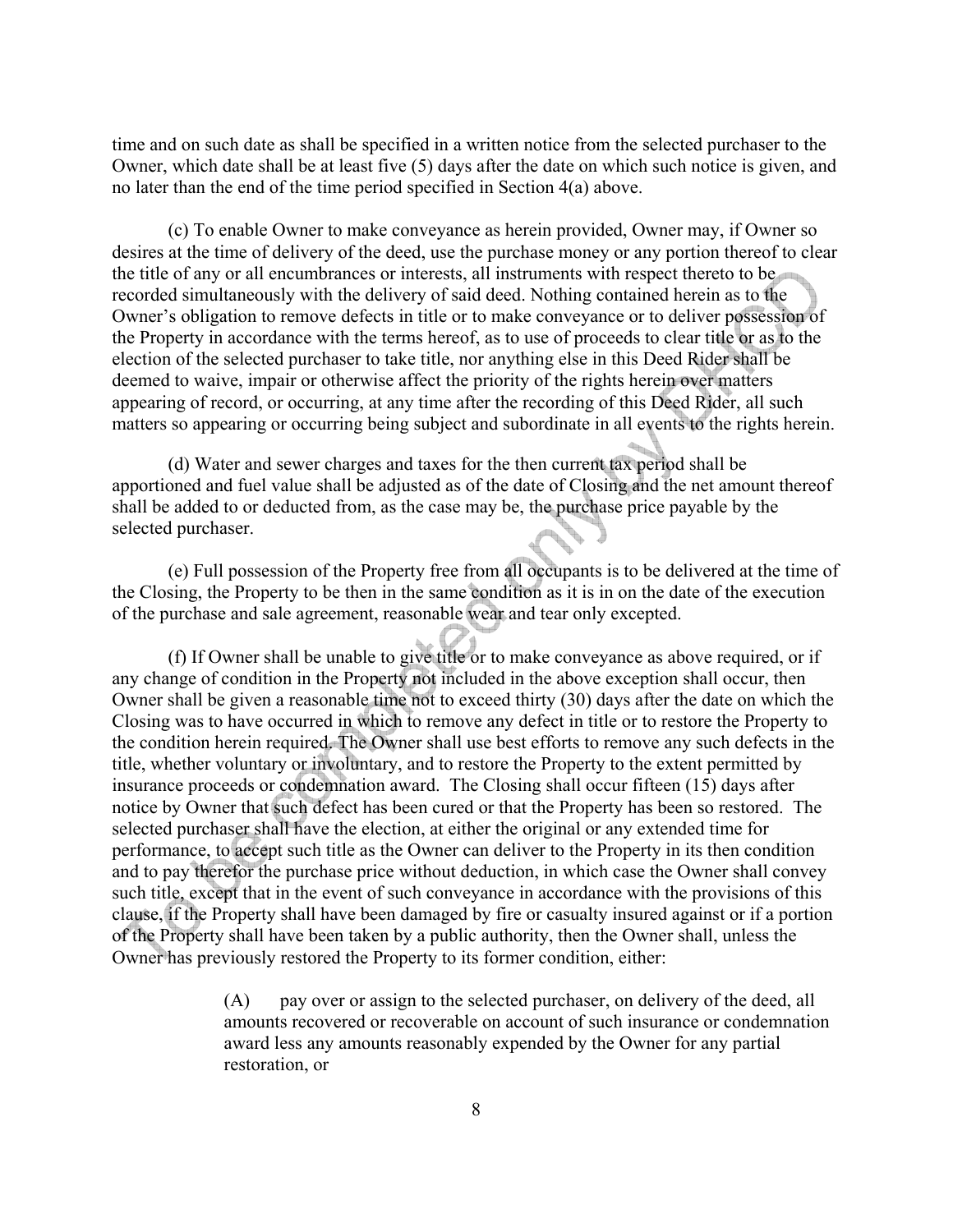(B) if a holder of a mortgage on the Property shall not permit the insurance proceeds or the condemnation award or part thereof to be used to restore the Property to its former condition or to be so paid over or assigned, give to the selected purchaser a credit against the purchase price, on delivery of the deed, equal to said amounts so retained by the holder of the said mortgage less any amounts reasonably expended by the Owner for any partial restoration.

 6. Resale and Transfer Restrictions. (a) Except as otherwise provided herein, the Property or any interest therein shall not at any time be sold by the Owner, or the Owner's successors and assigns, and no attempted sale shall be valid, unless the aggregate value of all consideration and payments of every kind given or paid by the selected purchaser of the Property for and in connection with the transfer of such Property, is equal to or less than the Maximum Resale Price for the Property, and unless a certificate (the "Compliance Certificate") is obtained and recorded, signed and acknowledged by the Monitoring Agent which Compliance Certificate refers to the Property, the Owner, the selected purchaser thereof, and the Maximum Resale Price therefor, and states that the proposed conveyance, sale or transfer of the Property to the selected purchaser is in compliance with the rights, restrictions, covenants and agreements contained in this Deed Rider, and unless there is also recorded a new Deed Rider executed by the selected purchaser, which new Deed Rider is identical in form and substance to this Deed Rider.

 (b) The Owner, any good faith purchaser of the Property, any lender or other party taking a security interest in such Property and any other third party may rely upon a Compliance Certificate as conclusive evidence that the proposed conveyance, sale or transfer of the Property to the selected purchaser is in compliance with the rights, restrictions, covenants and agreements contained in this Deed Rider, and may record such Compliance Certificate in connection with the conveyance of the Property.

 (c) Within ten (10) days of the closing of the conveyance of the Property from the Owner to the selected purchaser, the Owner shall deliver to the Monitoring Agent a copy of the Deed of the Property, including the deed rider, together with recording information. Failure of the Owner, or Owner's successors or assigns to comply with the preceding sentence shall not affect the validity of such conveyance or the enforceability of the restrictions herein.

 7. Survival of Restrictions Upon Exercise of Remedies by Mortgagees. (a) The holder of record of any mortgage on the Property (each, a "Mortgagee") shall notify the Monitoring Agent, the Municipality and any senior Mortgagee(s) in the event of any default for which the Mortgagee intends to commence foreclosure proceedings or similar remedial action pursuant to its mortgage (the "Foreclosure Notice"), which notice shall be sent to the Monitoring Agent and the Municipality as set forth in this Deed Rider, and to the senior Mortgagee(s) as set forth in such senior Mortgagee's mortgage, not less than one hundred twenty (120) days prior to the foreclosure sale or the acceptance of a deed in lieu of foreclosure. The Owner expressly agrees to the delivery of the Foreclosure Notice and any other communications and disclosures made by the Mortgagee pursuant to this Deed Rider.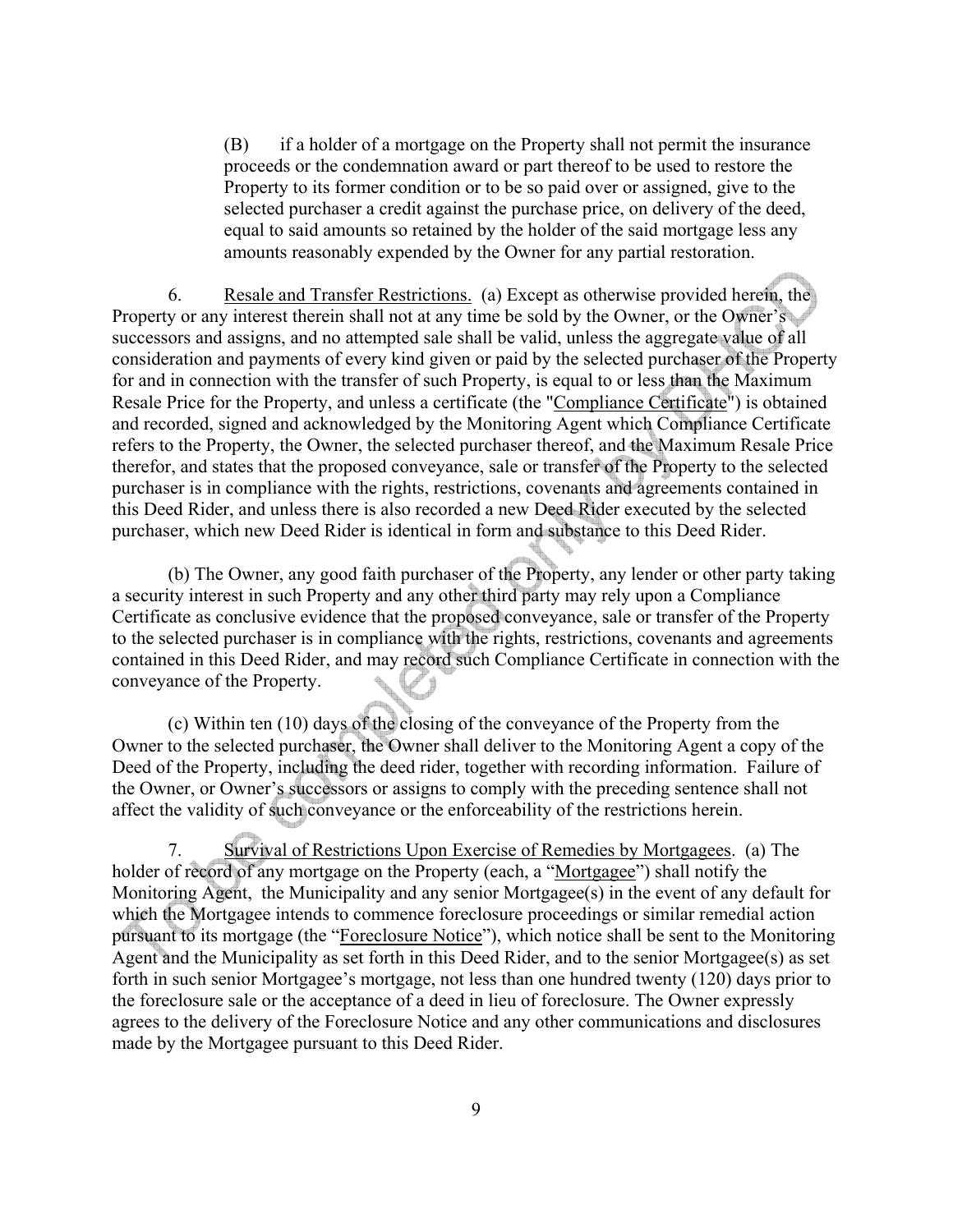(b) The Owner grants to the Municipality or its designee the right and option to purchase the Property upon receipt by the Municipality of the Foreclosure Notice. In the event that the Municipality intends to exercise its option, the Municipality or its designee shall purchase the Property within one hundred twenty (120) days of receipt of such notice, at a price equal to the greater of (i) the sum of the outstanding principal balance of the note secured by such foreclosing Mortgagee's mortgage, together with the outstanding principal balance(s) of any note(s) secured by mortgage(s) senior in priority to such mortgage (but in no event shall the aggregate amount thereof be greater than one hundred percent (100%) of the Maximum Resale Price calculated at the time of the granting of the mortgage) plus all future advances, accrued interest and all reasonable costs and expenses which the foreclosing Mortgagee and any senior Mortgagee(s) are entitled to recover pursuant to the terms of such mortgages (the "Mortgage Satisfaction Amount"), and (ii) the Maximum Resale Price (which for this purpose may be less than the purchase price paid for the Property by the Owner)(the greater of (i) and (ii) above herein referred to as the "Applicable Foreclosure Price"). The Property shall be sold and conveyed in its then-current "as is, where is" condition, without representation or warranty of any kind, direct or indirect, express or implied, and with the benefit of and subject to all rights, rights of way, restrictions, easements, covenants, liens, improvements, housing code violations, public assessments, any and all unpaid federal or state taxes (subject to any rights of redemption for unpaid federal taxes), municipal liens and any other encumbrances of record then in force and applicable to the Property having priority over such foreclosing Mortgagee's mortgage, and further subject to a Deed Rider identical in form and substance to this Deed Rider which the Owner hereby agrees to execute, to secure execution by the Municipality or its designee, and to record with the deed, except that (i) during the term of ownership of the Property by the Municipality or its designee the owner-occupancy requirements of Section 2 hereof shall not apply (unless the designee is an Eligible Purchaser), and (ii) the Maximum Resale Price shall be recalculated based on the price paid for the Property by the Municipality or its designee, but not greater than the Applicable Foreclosure Price. **Said deed shall clearly state that it is made subject to the Deed Rider which is made part of the deed.** Failure to comply with the preceding sentence shall not affect the validity of the conveyance from the Owner to the Municipality or its designee or the enforceability of the restrictions herein.

 (c) Not earlier than one hundred twenty (120) days following the delivery of the Foreclosure Notice to the Monitoring Agent, the Municipality and any senior Mortgagee(s) pursuant to subsection (a) above, the foreclosing Mortgagee may conduct the foreclosure sale or accept a deed in lieu of foreclosure. The Property shall be sold and conveyed in its then-current "as is, where is" condition, without representation or warranty of any kind, direct or indirect, express or implied, and with the benefit of and subject to all rights, rights of way, restrictions, easements, covenants, liens, improvements, housing code violations, public assessments, any and all unpaid federal or state taxes (subject to any rights of redemption for unpaid federal taxes), municipal liens and any other encumbrances of record then in force and applicable to the Property having priority over the foreclosing Mortgagee's mortgage, and further subject to a Deed Rider, as set forth below.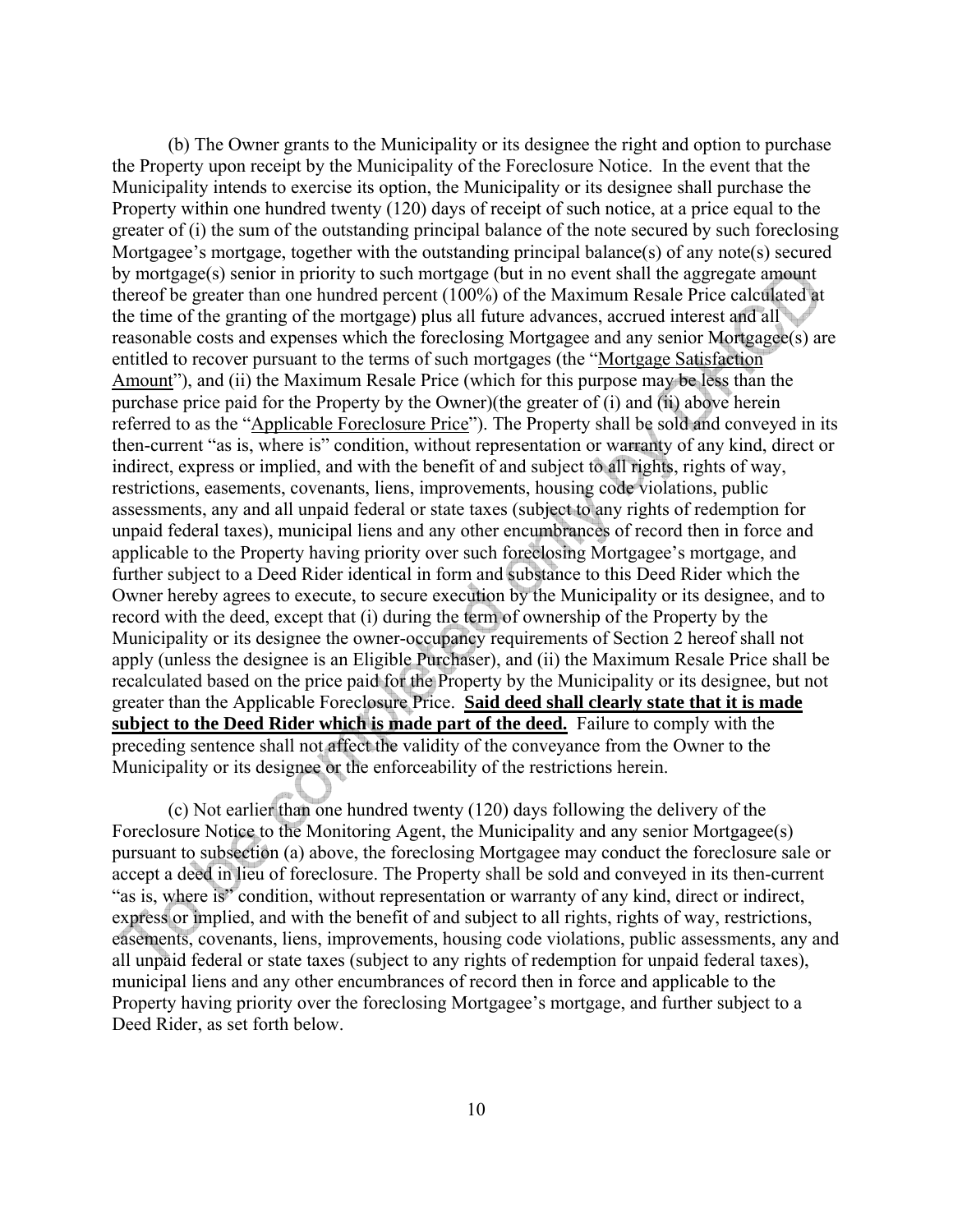(d) In the event that the foreclosing Mortgagee conducts a foreclosure sale or other proceeding enforcing its rights under its mortgage and the Property is sold for a price in excess of the greater of the Maximum Resale Price and the Mortgage Satisfaction Amount, such excess shall be paid to the Municipality for its Affordable Housing Fund after (i) a final judicial determination, or (ii) a written agreement of all parties who, as of such date hold (or have been duly authorized to act for other parties who hold) a record interest in the Property, that the Municipality is entitled to such excess. The legal costs of obtaining any such judicial determination or agreement shall be deducted from the excess prior to payment to the Municipality. To the extent that the Owner possesses any interest in any amount which would otherwise be payable to the Municipality under this paragraph, to the fullest extent permissible by law, the Owner hereby assigns its interest in such amount to the Mortgagee for payment to the Municipality.

 (e) If any Mortgagee shall acquire the Property by reason of foreclosure or upon conveyance of the Property in lieu of foreclosure, then the rights and restrictions contained herein shall apply to such Mortgagee upon such acquisition of the Property and to any purchaser of the Property from such Mortgagee, and the Property shall be conveyed subject to a Deed Rider identical in form and substance to this Deed Rider, which the Mortgagee that has so acquired the Property agrees to annex to the deed and to record with the deed, except that (i) during the term of ownership of the Property by such Mortgagee the owner-occupancy requirements of Section 2 hereof shall not apply, and (ii) the Maximum Resale Price shall be recalculated based on the price paid for the Property by such Mortgagee at the foreclosure sale, but not greater than the Applicable Foreclosure Price. **Said deed shall clearly state that it is made subject to the Deed Rider which is made part of the deed.** Failure to comply with the preceding sentence shall not affect the validity of the conveyance to the Mortgagee or the enforceability of the restrictions herein.

 (f) If any party other than a Mortgagee shall acquire the Property by reason of foreclosure or upon conveyance of the Property in lieu of foreclosure, the Property shall be conveyed subject to a Deed Rider identical in form and substance to this Deed Rider, which the foreclosing Mortgagee agrees to annex to the deed and to record with the deed, except that (i) if the purchaser at such foreclosure sale or assignee of a deed in lieu of foreclosure is an Ineligible Purchaser, then during the term of ownership of the Property by such Ineligible Purchaser, the owner-occupancy requirements of Section 2 hereof shall not apply, and (ii) the Maximum Resale Price shall be recalculated based on the price paid for the Property by such third party purchaser at the foreclosure sale, but not greater than the Applicable Foreclosure Price. **Said deed shall clearly state that it is made subject to the Deed Rider which is made part of the deed.** Failure to comply with the preceding sentence shall not affect the validity of the conveyance to such third party purchaser or the enforceability of the restrictions herein.

 (g) Upon satisfaction of the requirements contained in this Section 7, the Monitoring Agent shall issue a Compliance Certificate to the foreclosing Mortgagee which, upon recording in the Registry, may be relied upon as provided in Section 6(b) hereof as conclusive evidence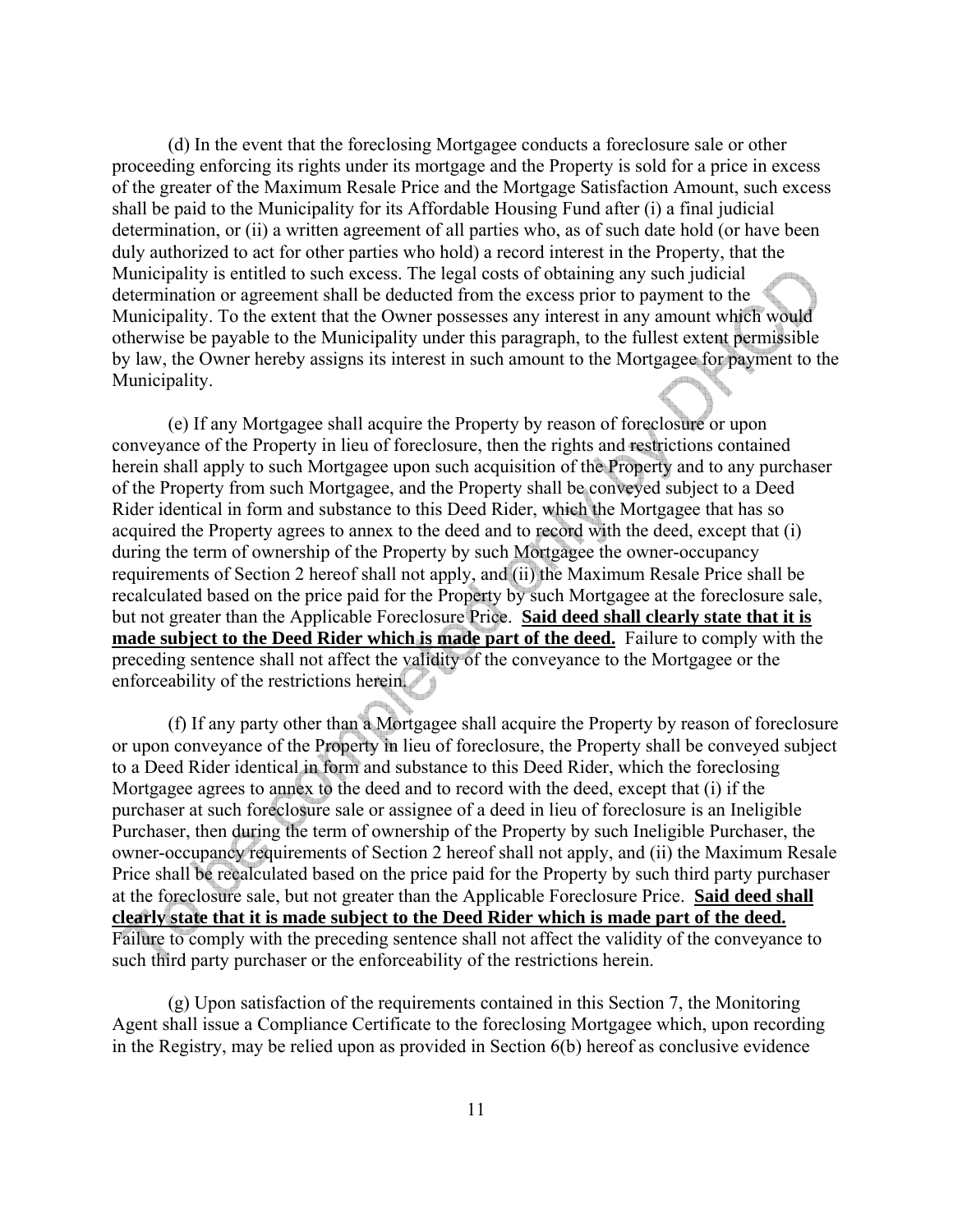that the conveyance of the Property pursuant to this Section 7 is in compliance with the rights, restrictions, covenants and agreements contained in this Deed Rider.

 (h) The Owner understands and agrees that nothing in this Deed Rider or the Regulatory Agreement (i) in any way constitutes a promise or guarantee by MassHousing, DHCD, the Municipality or the Monitoring Agent that the Mortgagee shall actually receive the Mortgage Satisfaction Amount, the Maximum Resale Price for the Property or any other price for the Property, or (ii) impairs the rights and remedies of the Mortgagee in the event of a deficiency.

(i) If a Foreclosure Notice is delivered after the delivery of a Conveyance Notice as provided in Section 4(a) hereof, the procedures set forth in this Section 7 shall supersede the provisions of Section 4 hereof.

 8. Covenants to Run With the Property. (a) This Deed Rider, including all restrictions, rights and covenants contained herein, is an affordable housing restriction as that term is defined in Section 31 of Chapter 184 of the Massachusetts General Laws, having the benefit of Section 32 of such Chapter 184, and is enforceable as such. This Deed Rider has been approved by the Director of DHCD.

 (b) In confirmation thereof the Grantor and the Owner intend, declare and covenant (i) that this Deed Rider, including all restrictions, rights and covenants contained herein, shall be and are covenants running with the land, encumbering the Property for the Term, and are binding upon the Owner and the Owner's successors in title and assigns, (ii) are not merely personal covenants of the Owner, and (iii) shall enure to the benefit of and be enforceable by the Municipality, the Monitoring Agent and DHCD and their successors and assigns, for the Term. Owner hereby agrees that any and all requirements of the laws of the Commonwealth of Massachusetts have been satisfied in order for the provisions of this Deed Rider to constitute restrictions and covenants running with the land and that any requirements of privity of estate have been satisfied in full.

 9. Notice. Any notices, demands or requests that may be given under this Deed Rider shall be sufficiently served if given in writing and delivered by hand or mailed by certified or registered mail, postage prepaid, return receipt requested, to the following entities and parties in interest at the addresses set forth below, or such other addresses as may be specified by any party (or its successor) by such notice.

Municipality:

Grantor:

Owner: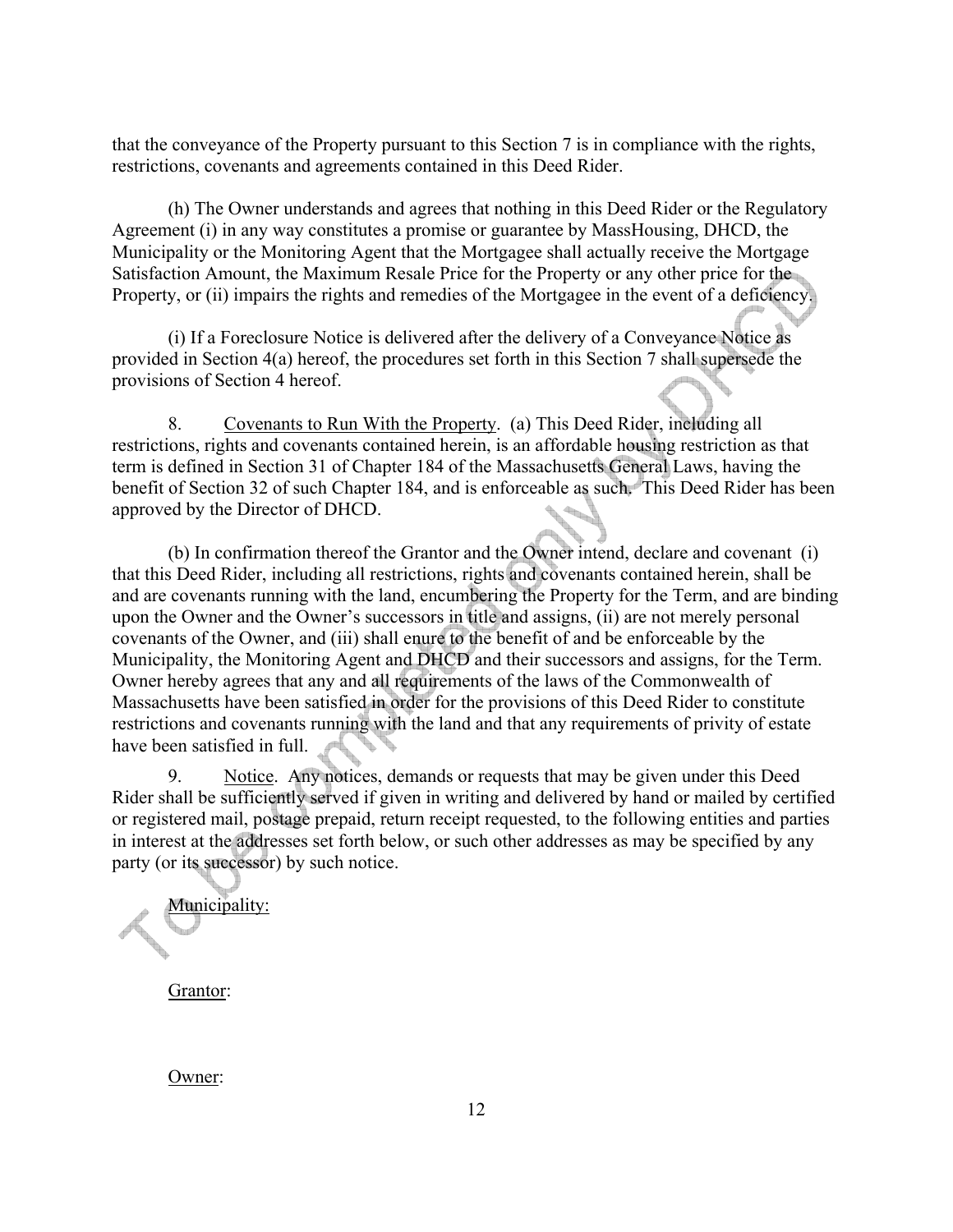Monitoring Agent[s]

 (1) Director, Local Initiative Program DHCD 100 Cambridge Street Suite 300 Boston, MA 02114

(2)

Others:

Any such notice, demand or request shall be deemed to have been given on the day it is hand delivered or mailed.

 10. Further Assurances. The Owner agrees from time to time, as may be reasonably required by the Monitoring Agent, to furnish the Monitoring Agent upon its request with a written statement, signed and, if requested, acknowledged, setting forth the condition and occupancy of the Property, information concerning the resale of the Property and other material information pertaining to the Property and the Owner's conformance with the requirements of the Comprehensive Permit, Program and Program Guidelines, as applicable.

11. Enforcement. (a) The rights hereby granted shall include the right of the Municipality and the Monitoring Agent to enforce this Deed Rider independently by appropriate legal proceedings and to obtain injunctive and other appropriate relief on account of any violations including without limitation relief requiring restoration of the Property to the condition, affordability or occupancy which existed prior to the violation impacting such condition, affordability or occupancy (it being agreed that there shall be no adequate remedy at law for such violation), and shall be in addition to, and not in limitation of, any other rights and remedies available to the Municipality and the Monitoring Agent.

(b) Without limitation of any other rights or remedies of the Municipality and the Monitoring Agent, or their successors and assigns, in the event of any sale, conveyance or other transfer or occupancy of the Property in violation of the provisions of this Deed Rider, the Municipality and Monitoring Agent shall be entitled to the following remedies, which shall be cumulative and not mutually exclusive: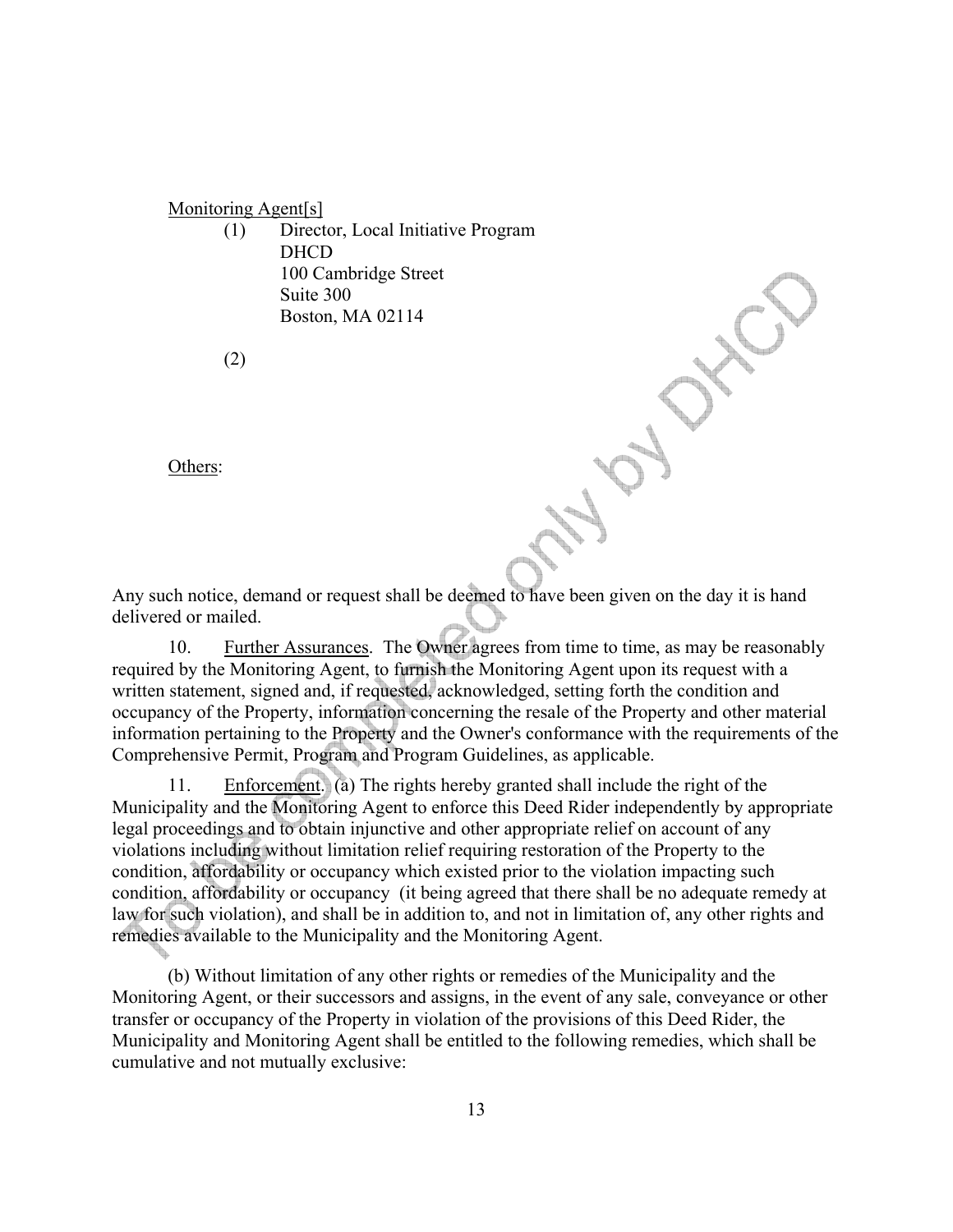(i) specific performance of the provisions of this Deed Rider;

(ii) money damages for charges in excess of the Maximum Resale Price, if applicable;

(iii) if the violation is a sale of the Property to an Ineligible Purchaser except as permitted herein, the Monitoring Agent and the Municipality shall have the option to locate an Eligible Purchaser to purchase or itself purchase the Property from the Ineligible Purchaser on the terms and conditions provided herein; the purchase price shall be a price which complies with the provisions of this Deed Rider; specific performance of the requirement that an Ineligible Purchaser shall sell, as herein provided, may be judicially ordered.

(iv) the right to void any contract for sale or any sale, conveyance or other transfer of the Property in violation of the provisions of this Deed Rider in the absence of a Compliance Certificate, by an action in equity to enforce this Deed Rider; and

(v) money damages for the cost of creating or obtaining a comparable dwelling unit for an Eligible Purchaser.

 (c) In addition to the foregoing, the Owner hereby agrees and shall be obligated to pay all fees and expenses (including legal fees) of the Monitoring Agent and/or the Municipality in the event successful enforcement action is taken against the Owner or Owner's successors or assigns. The Owner hereby grants to the Monitoring Agent and the Municipality a lien on the Property, junior to the lien of any institutional holder of a first mortgage on the Property, to secure payment of such fees and expenses in any successful enforcement action. The Monitoring Agent and the Municipality shall be entitled to seek recovery of fees and expenses incurred in a successful enforcement action of this Deed Rider against the Owner and to assert such a lien on the Property to secure payment by the Owner of such fees and expenses. Notwithstanding anything herein to the contrary, in the event that the Monitoring Agent and/or Municipality fails to enforce this Deed Rider as provided in this Section, DHCD, if it is not named as Monitoring Agent, shall have the same rights and standing to enforce this Deed Rider as the Municipality and Monitoring Agent.

(d) The Owner for himself, herself or themselves and his, her or their successors and assigns, hereby grants to the Monitoring Agent and the Municipality the right to take all actions with respect to the Property which the Monitoring Agent or Municipality may determine to be necessary or appropriate pursuant to applicable law, court order, or the consent of the Owner to prevent, remedy or abate any violation of this Deed Rider.

 12. Monitoring Agent Services; Fees. The Monitoring Agent shall monitor compliance of the Project and enforce the requirements of this Deed Rider. As partial compensation for providing these services, a Resale Fee  $[\sqrt{\ }]$  shall  $[\ ]$  shall not be payable to the Monitoring Agent on the sale of the Property to an Eligible Purchaser or any other purchaser in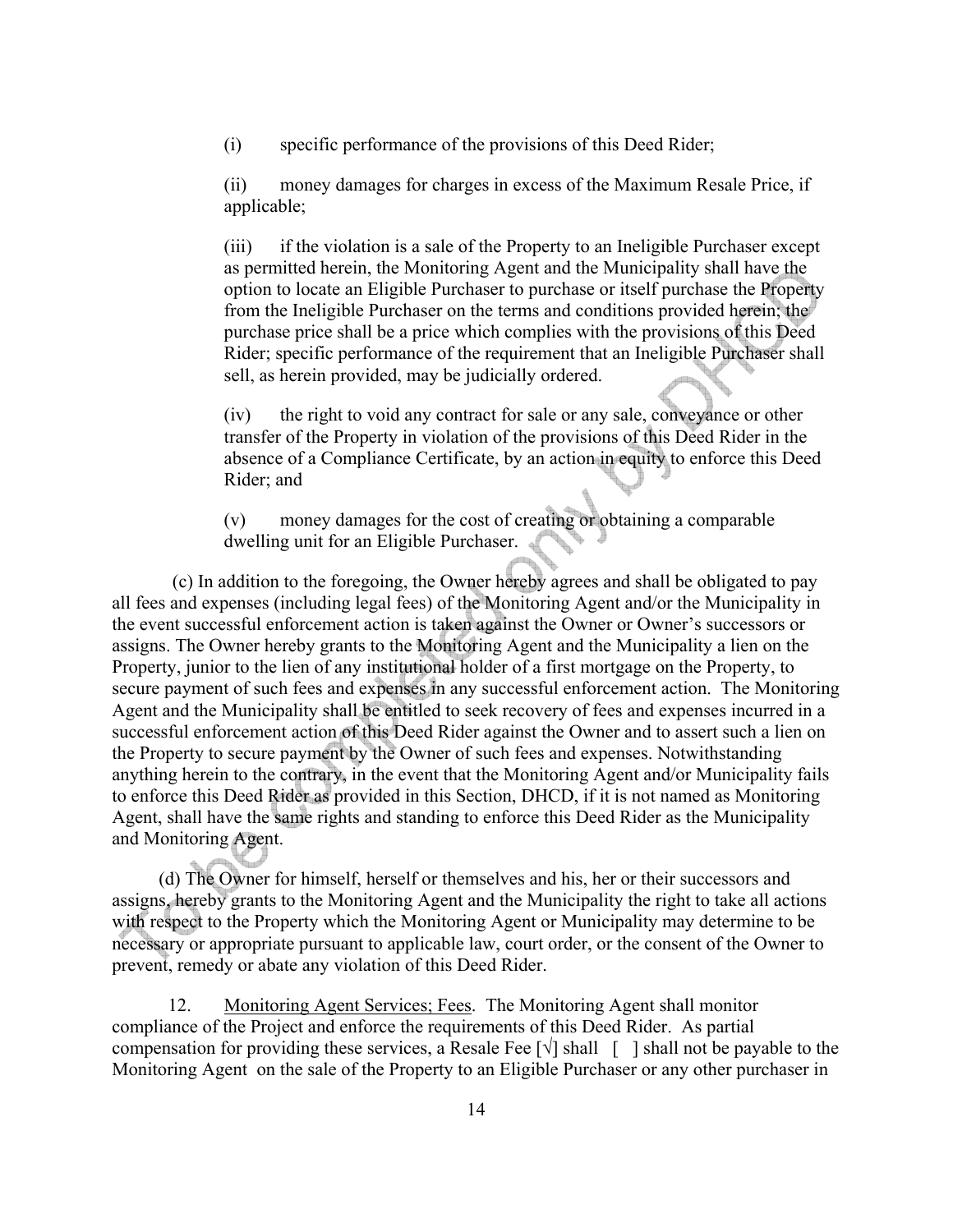accordance with the terms of this Deed Rider. This fee, if imposed, shall be paid by the Owner herein as a closing cost at the time of Closing, and payment of the fee to the Monitoring Agent shall be a condition to delivery and recording of its certificate, failing which the Monitoring Agent shall have a claim against the new purchaser, his, her or their successors or assigns, for which the Monitoring Agent may bring an action and may seek an attachment against the Property.

 13. Actions by Municipality. Any action required or allowed to be taken by the Municipality hereunder shall be taken by the Municipality's Chief Executive Officer or designee.

14. Severability. If any provisions hereof or the application thereof to any person or circumstance are judicially determined, to any extent, to be invalid or unenforceable, the remainder hereof, or the application of such provision to the persons or circumstances other than those as to which it is held invalid or unenforceable, shall not be affected thereby.

 15. Independent Counsel. THE OWNER ACKNOWLEDGES THAT HE, SHE, OR THEY HAVE READ THIS DOCUMENT IN ITS ENTIRETY AND HAS HAD THE OPPORTUNITY TO CONSULT LEGAL AND FINANCIAL ADVISORS OF HIS, HER OR THEIR CHOOSING REGARDING THE EXECUTION, DELIVERY AND PERFORMANCE OF THE OBLIGATIONS HEREUNDER.

 16. Binding Agreement. This Deed Rider shall bind and inure to the benefit of the persons, entities and parties named herein and their successors or assigns as are permitted by this Deed Rider.

 17. Amendment. This Deed Rider may not be rescinded, modified or amended, in whole or in part, without the written consent of the Monitoring Agent, the Municipality and the holder of any mortgage or other security instrument encumbering all or any portion of the Property, which written consent shall be recorded with the Registry.

Executed as a sealed instrument this  $\frac{1}{200}$  day of  $\frac{1}{200}$ .

Grantor: Owner:

 $\frac{3y}{100}$  By

15